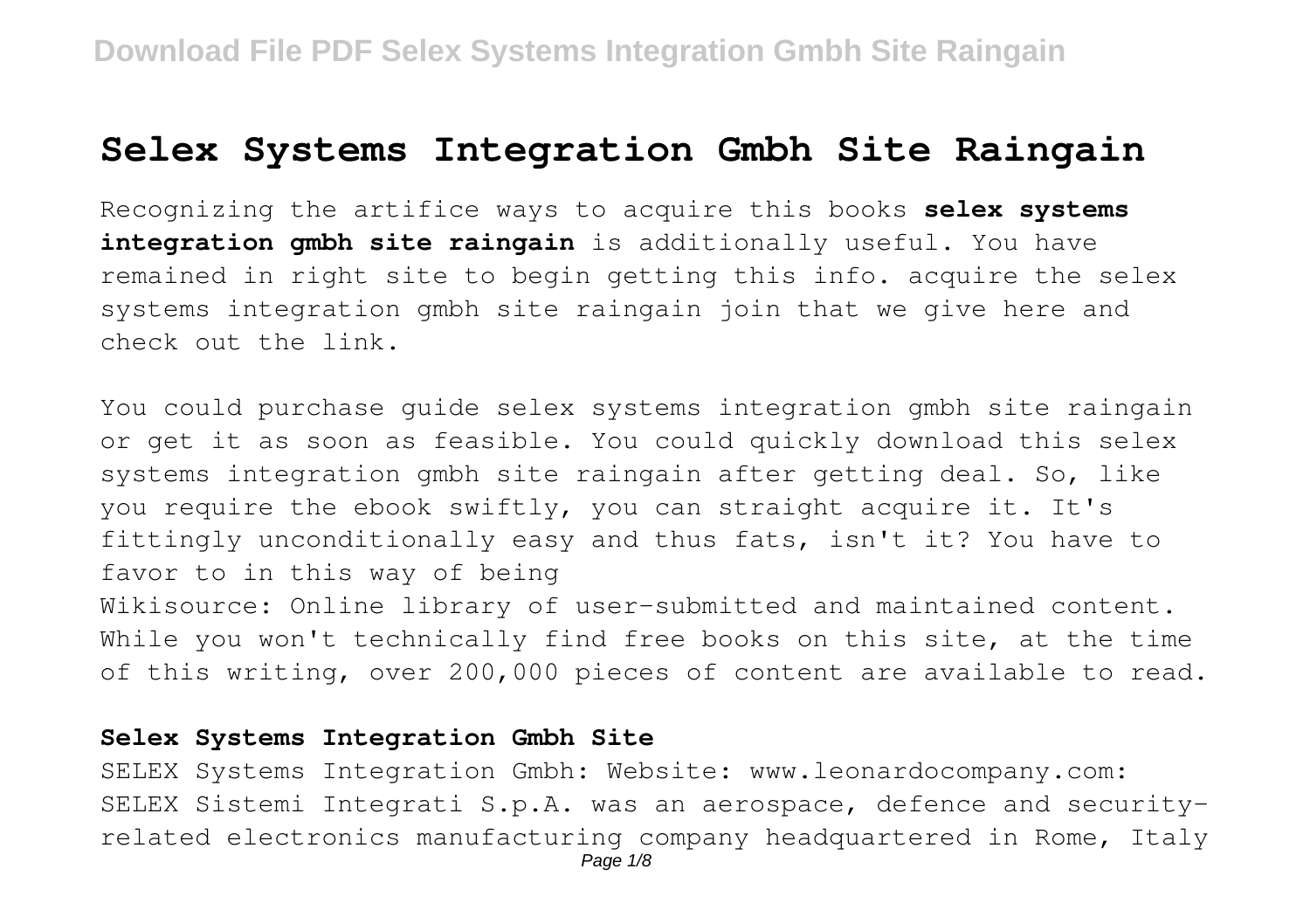and a wholly owned subsidiary of Finmeccanica.

## **SELEX Sistemi Integrati - Wikipedia**

Selex Systems Integration Gmbh Site Raingain Author: testforum.pockettroops.com-2020-10-19T00:00:00+00:01 Subject: Selex Systems Integration Gmbh Site Raingain Keywords: selex, systems, integration, gmbh, site, raingain Created Date: 10/19/2020 10:54:59 AM

## **Selex Systems Integration Gmbh Site Raingain**

Products and Services. Defence and Security Systems International; Design and Information Management Software; Electronics, Subsystems and Components

## **Selex Systems - Selex Systems - Defence & Security Systems ...**

5 METEOR SYSTEM - Highlights Software Hardware • Antenna with rapidscan pedestals & drives • Transmitter with solid-state modulators ( $\sim$ 130 systems up to now) • Graceful degradation (M635C only) • More than 100 digital receivers installed, ultra-low noise, wide dynamic range SDR - Software-designed architecture:

## **Selex Systems Integration GmbH - Site RainGain**

Selex ES GmbH provides flexible and customizable solutions for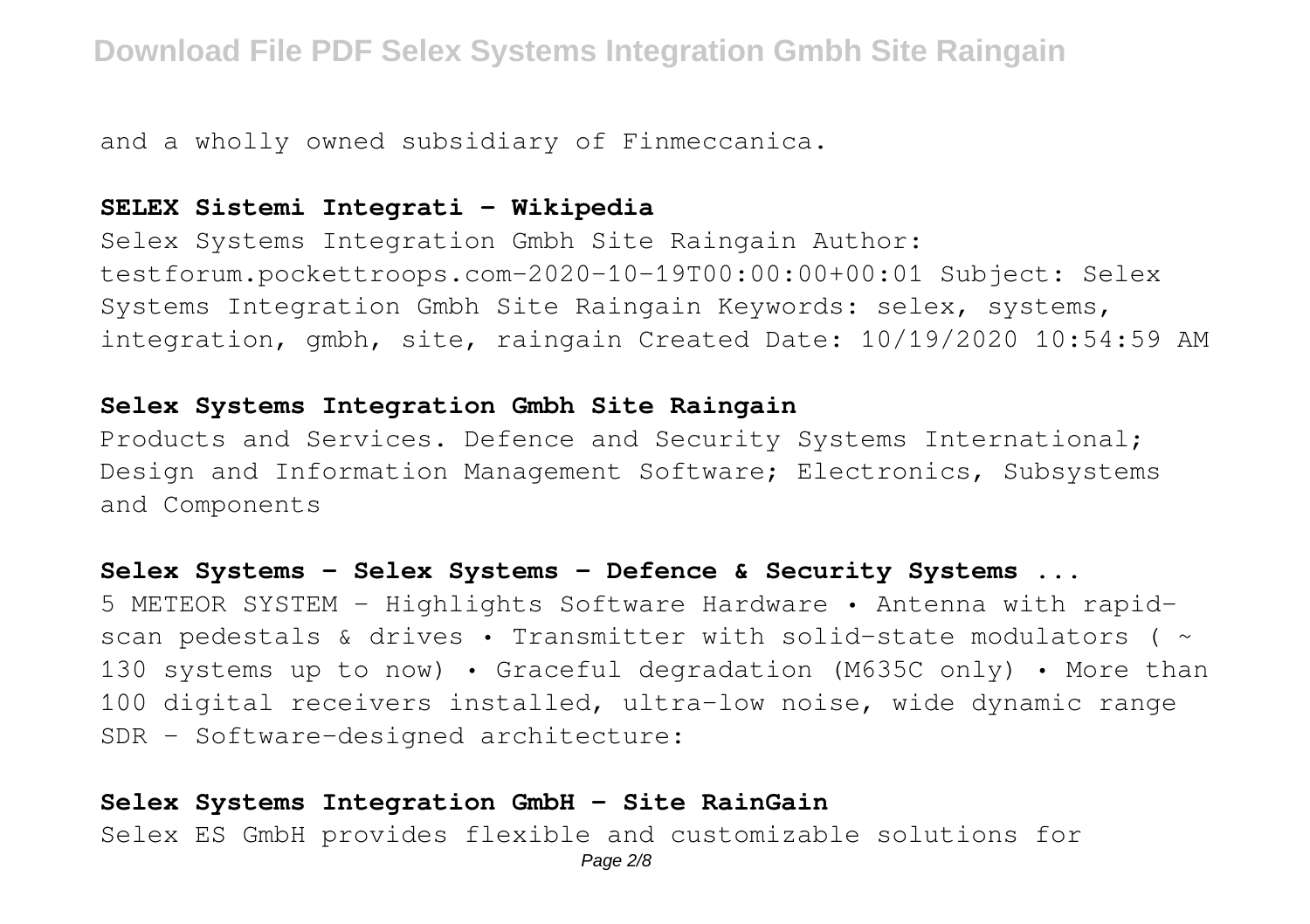tailoring a country-wide radar network with centralized, decentralized or redundant data processing centers. Our meteorological data processing solutions have been designed and implemented using platform independent client/server technologies.

#### **Integrated Systems - LEONARDO Germany GmbH**

SELEX Sistemi Integrati is into stand H400A in Hall H, with demonstrators of the Qatar NDIA and Turkey airport systems under delivery by the company, an airport operations suite (AOS), the DME and RCSU units from the American subsidiary SELEX Systems Integration and ShearScout 3D, an all weather 3D wind shear detection system by the German ...

## **SELEX Sistemi Integrati at ATC Global 2011**

Get Free Selex Systems Integration Gmbh Site Raingain Monika Pfeifer Manager Marketing&Sales Selex Systems Integration GmbH - Site RainGain Selex Systems Integration Inc.'s PlainSite profile, including litigation, intellectual property, public records and more. Selex Systems Integration Inc. - plainsite.org

## **Selex Systems Integration Gmbh Site Raingain**

ShearScout® is a low level wind shear alert system designed to enhance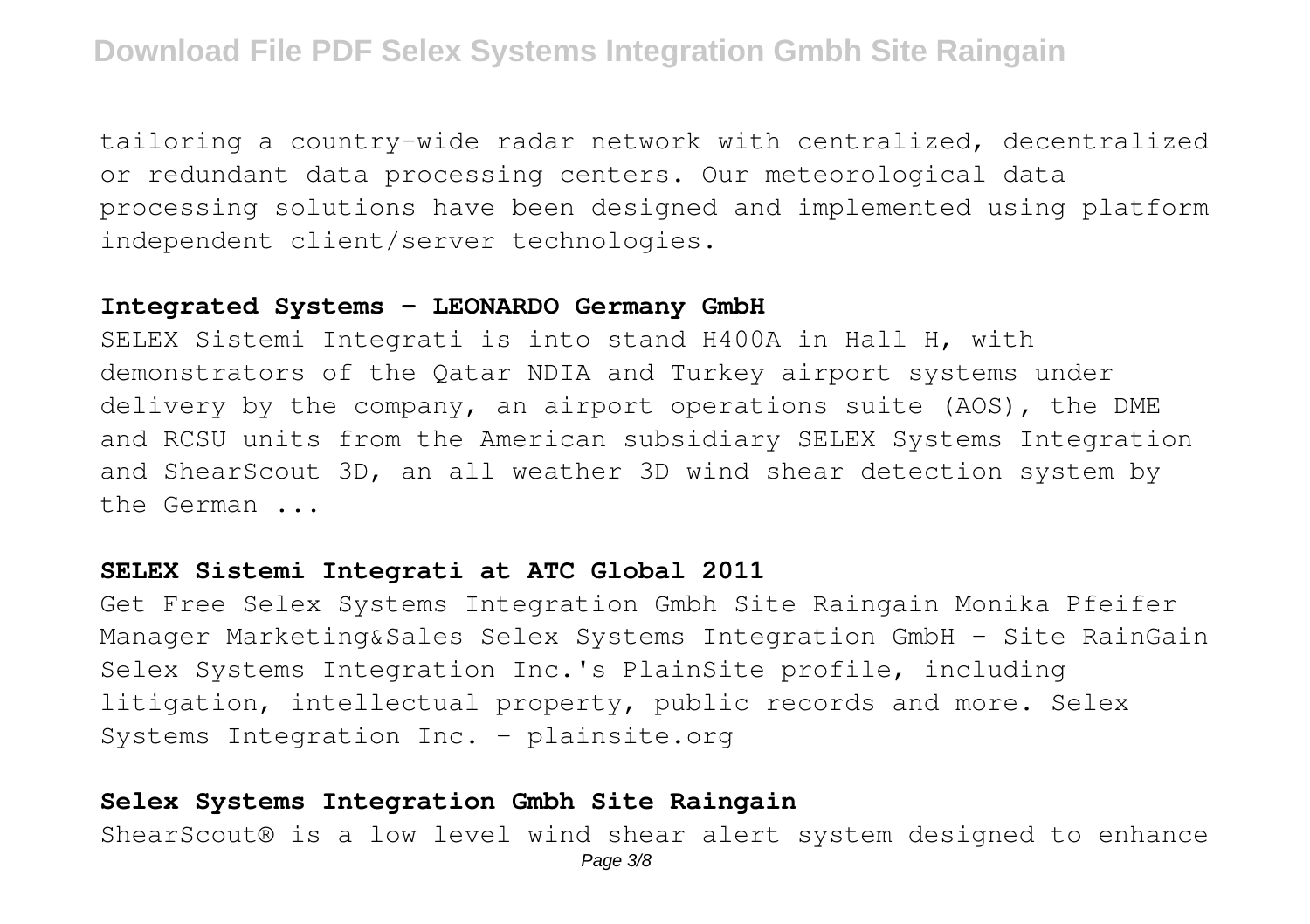the safety, regularity and efficiency of aviation in changing wind conditions.

#### **Wind Shear Detection Systems - LEONARDO Germany GmbH**

In this site, we use technical and profiling cookies, own and third party, and other technologies that collect your browsing data to analyse use, improve your experience and personalize the content and advertising.

#### **Selex ES consolidates its business in the US and Germany ...**

Selex ES Inc., an International Subsidiary of Leonardo Company. 4221 Tudor Lane • Greensboro, NC 27410-8105 Tel: 1 (877) 773.5724 • Outside USA +1 (336) 379.7135. 11300 W. 89th Street • Overland Park, KS 66214 USA • 1-800-765-0861 • +1 913-495-2600 This publication is issued to ...

#### **LEONARDO COMPANY-US**

Selex ES was a subsidiary of Finmeccanica S.p.A., active in the electronics and information technology business, based in Italy and the UK, and formed in January 2013, following Finmeccanica's decision to combine its existing SELEX Elsag and SELEX Sistemi Integrati businesses into SELEX Galileo, the immediate predecessor of Selex ES.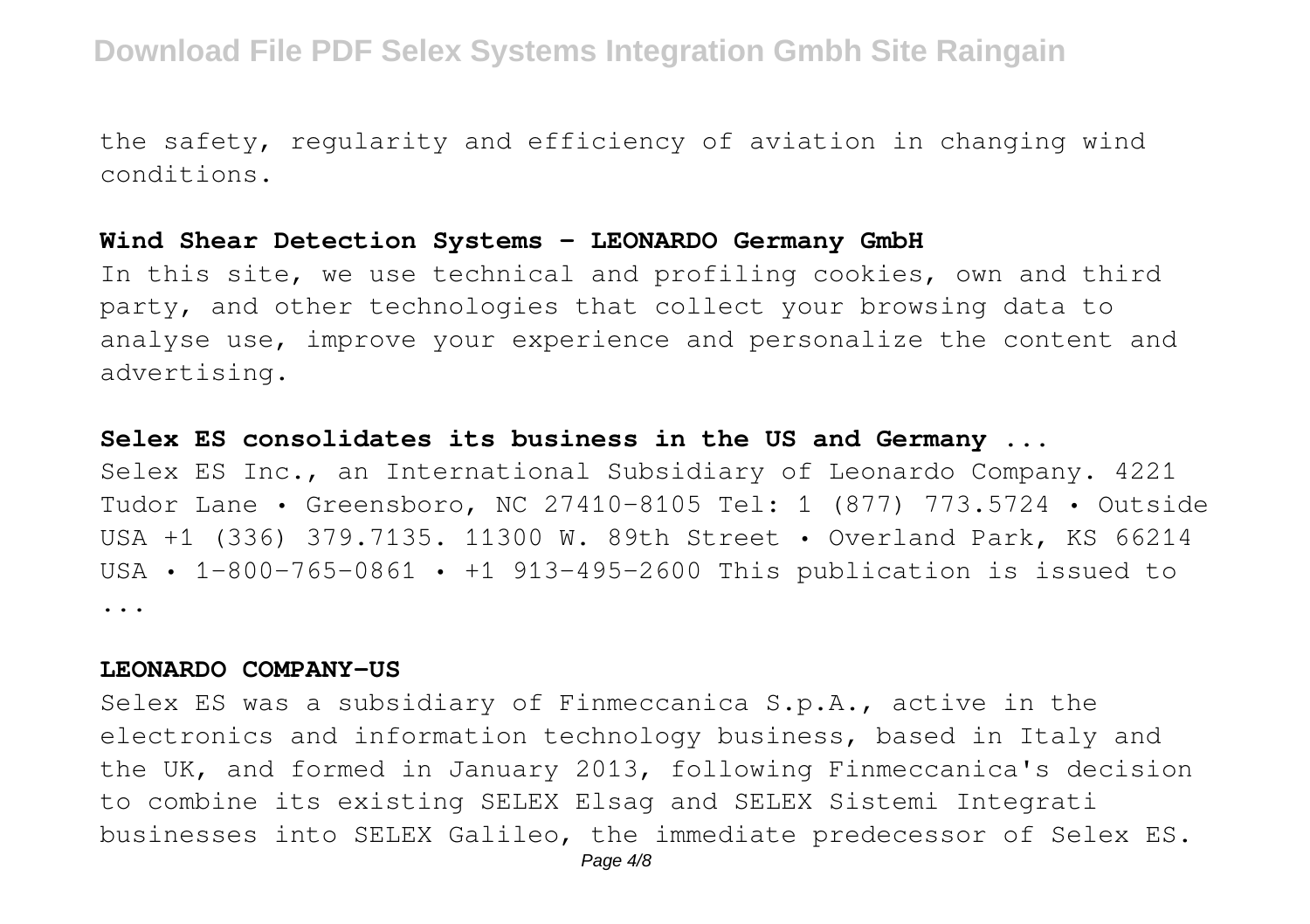From 1 January 2016, the activities of Selex ES merged into ...

## **Selex ES - Wikipedia**

SELEX Sistemi Integrati S.p.A. was an aerospace, defence and securityrelated electronics manufacturing company headquartered in Rome, Italy and a wholly owned subsidiary of Finmeccanica.It designed and developed systems for homeland security; systems and radar sensors for air defence, battlefield management, naval warfare, coastal and maritime surveillance; air traffic control; and turn-key ...

#### **SELEX Sistemi Integrati - WikiMili, The Free Encyclopedia**

The Company with about 4,200 employees has fifty years of experience in system integration and a customer base in no less than 150 countries. With plants in Italy, the UK (SELEX Systems Integration Ltd), Germany (SELEX Systems Integration GmbH) and the US (SELEX Systems Integration Inc.), SELEX Sistemi Integrati is a leader in research and development thanks to annual investments amounting to ...

## **SELEX Sistemi Integrati - PRACTICE | FP7 Security Project**

The subsidiary companies SELEX Systems Integration Ltd (ATM systems and consultancy services), SELEX Systems Integration Inc. (navigation aids) and SELEX Systems Integration GmbH (weather surveillance)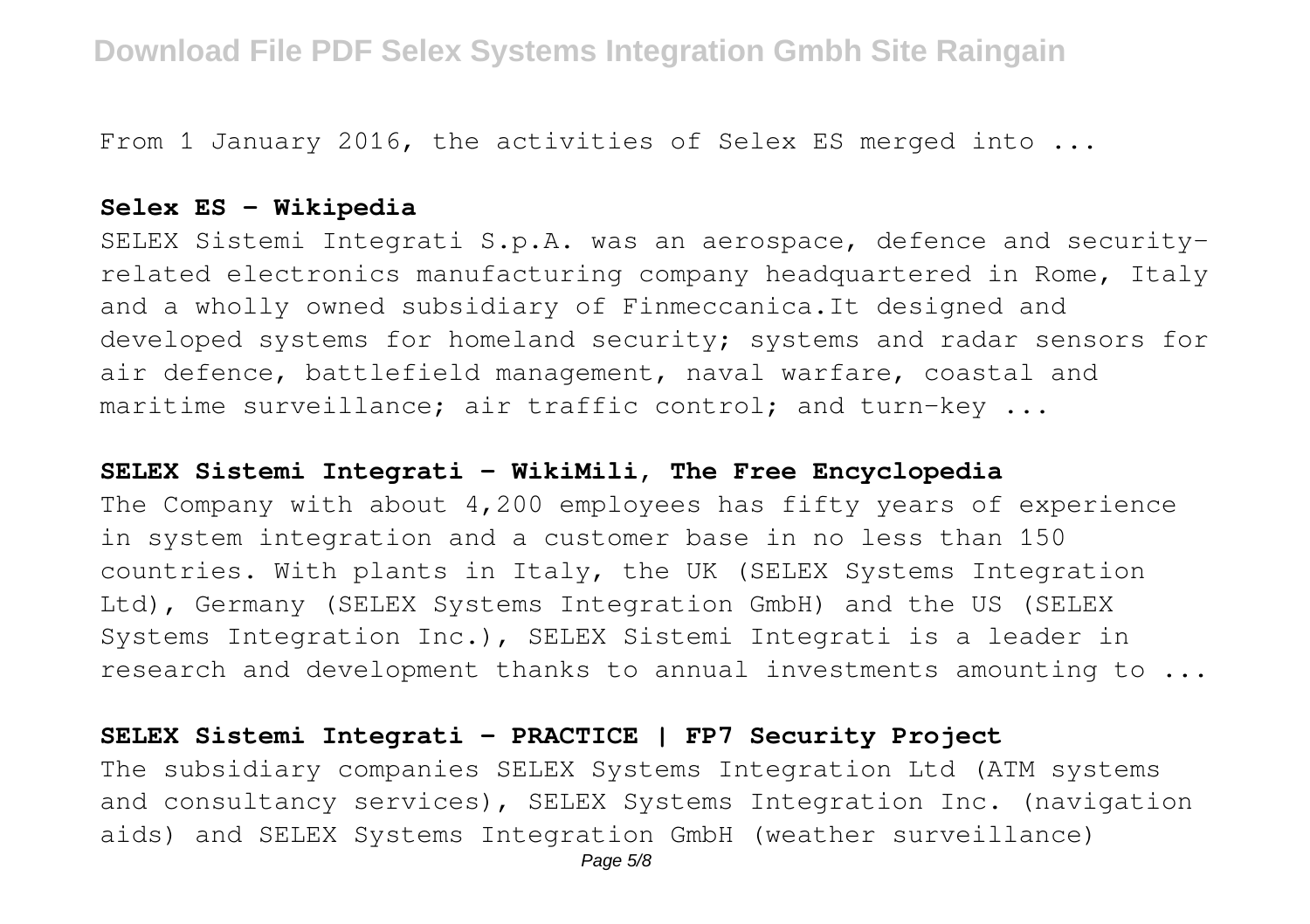further enforce the capability of the company to provide global solutions in the ATM and airport domains.

#### **SELEX Sistemi Integrati at ATC Global 2012**

SELEX Sistemi Integrati, a Finmeccanica company, designs and develops Large Systems for Homeland Protection, systems and radar sensors for air defence, battlefield management, naval warfare, coastal and maritime surveillance, air traffic control and turn-key airport solutions. The company has about 4,500 employees. Fifty years of experience in system integration have created a customer base in ...

#### **SELEX Sistemi Integrati : definition of SELEX Sistemi ...**

SELEX Sistemi Integrati S.p.A. was an aerospace, defence and securityrelated electronics manufacturing company headquartered in Rome, Italy and a wholly owned subsidiary of Finmeccanica. It designed and developed systems for homeland security; systems and radar sensors for air defence, battlefield management, naval warfare, coastal and maritime surveillance; air traffic control; and turn-key ...

## **SELEX Sistemi Integrati — Wikipedia Republished // WIKI 2**

Fifty years after Sputnik and the first launch of a satellite into space, interstellar waste has become an issue that must be addressed.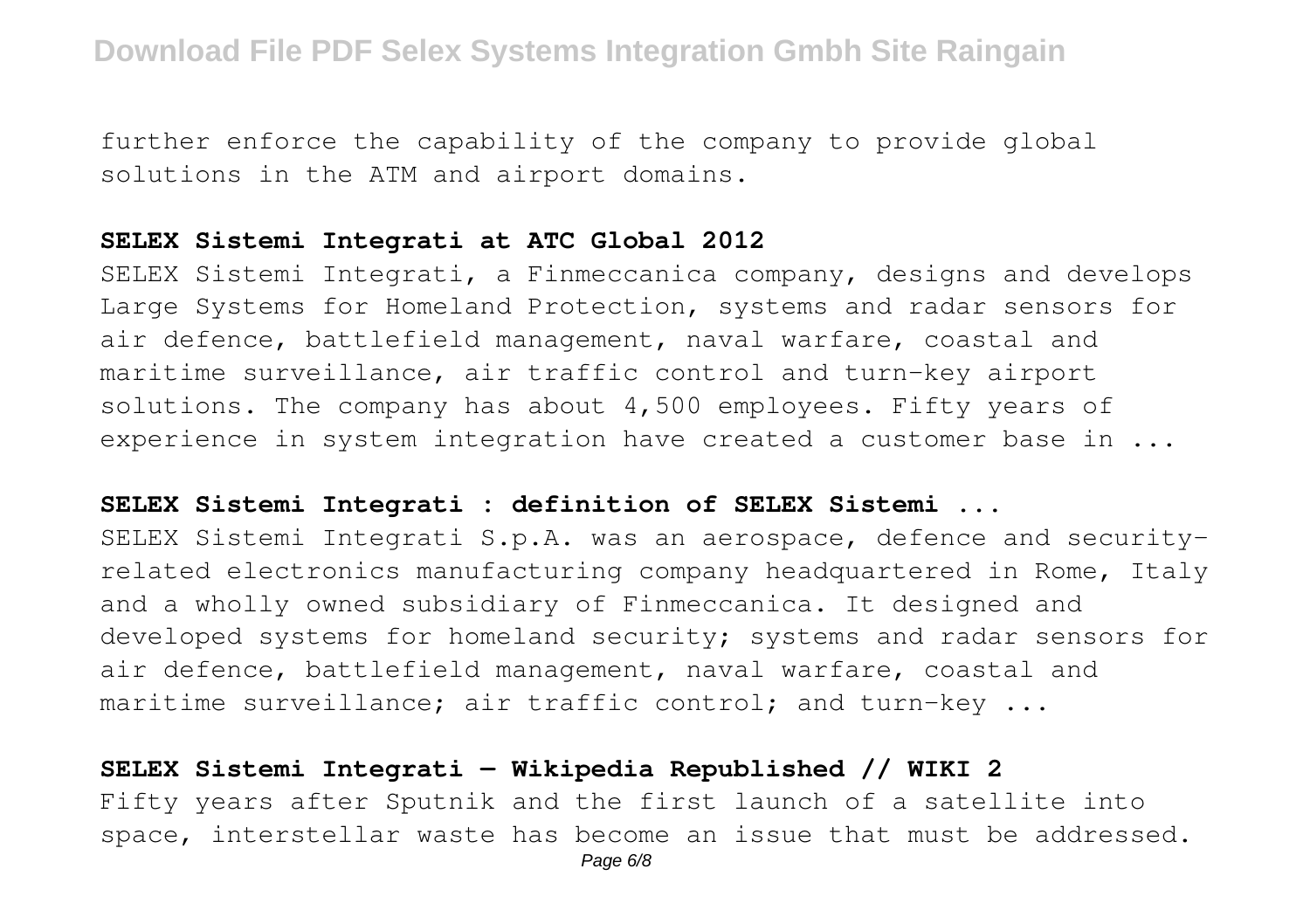Earth's orbit, in fact, contains a true 'space landfill' composed of fragments of vectors and decommissioned satellites that pose a threat to human activities in space, to the numerous satellite and space systems that are indispensable for the provision ...

#### **Selex ES radars key players of the Space Surveillance and ...**

Selex ES is an international electronics and information technology business, which is part of Finmeccanica S.p.A.It is based in Italy and the UK, and was formed in January 2013, following Finmeccanica's decision to combine its existing SELEX Galileo, SELEX Elsag and SELEX Sistemi Integrati businesses. [2] It is organized into three divisions: Airborne and Space Systems, Land and Naval Systems ...

## **SELEX Sensors and Airborne Systems | Project Gutenberg ...**

Air Traffic Management and Control Systems (ATM / ATC) Contact Details Selex Systems Integration GmbH Raiffeisenstrasse 10 41470 Neuss Germany Tel: +49 (0) 2137 – 782 0 Fax: +49 (0) 2137 – 782 11 Email: info@gematronik.com URL: www.gematronik.com

#### **Selex Systems Integration GmbH - Future Airport**

Selex Systems Integration GmbH Raiffeisenstr. 10 41470 Neuss-Rosellen Germany Phone +49 (0)2137 782-0 Fax +49 (0)2137 782-11 Our contact